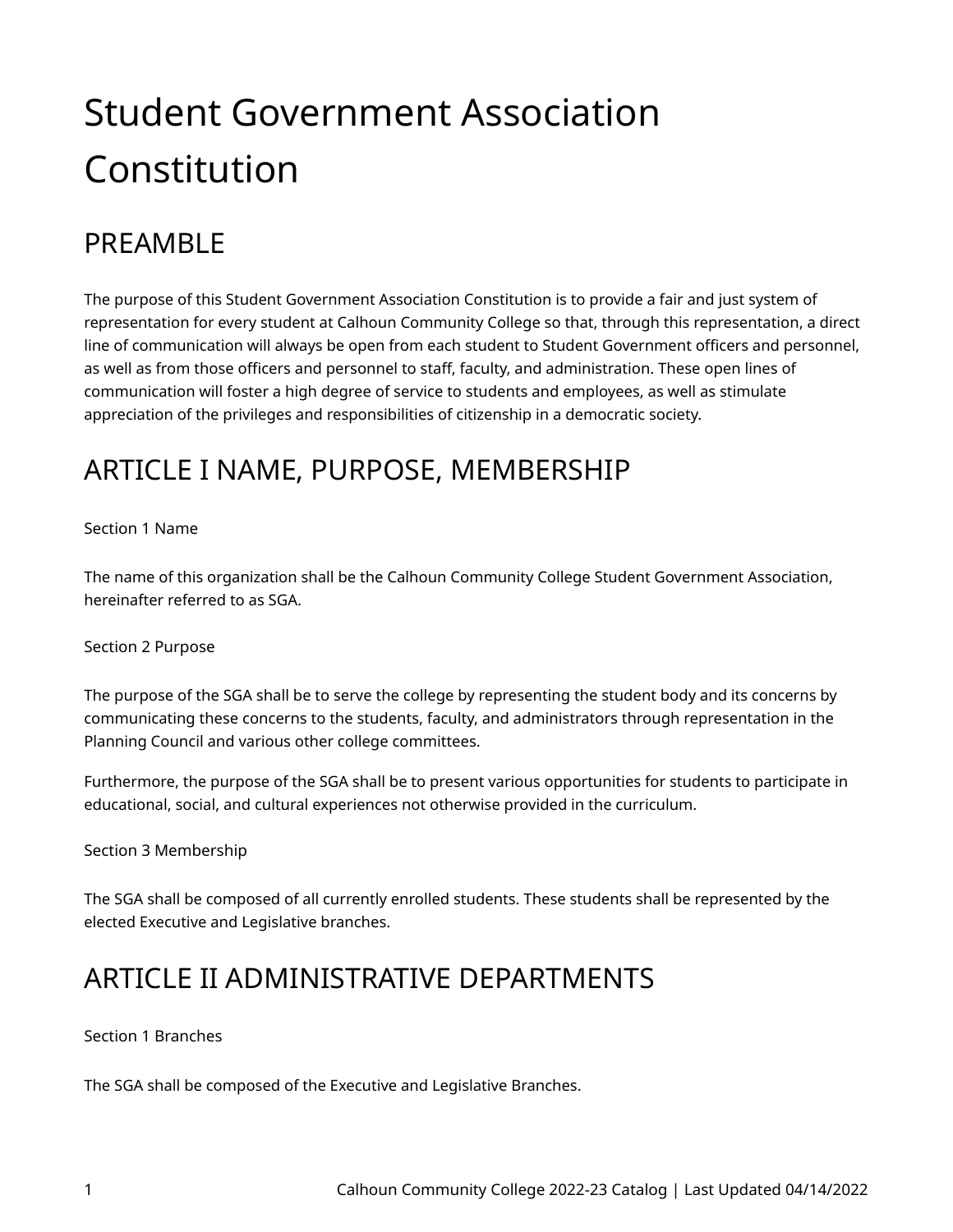# ARTICLE III POWERS OF EXECUTIVE BRANCH

#### Section 1 Executive Members

All executive powers of the SGA shall be vested in these members: President - for Decatur, President - for Huntsville, Vice President - for Decatur, Vice President - for Huntsville, Secretary - Decatur, Secretary - Huntsville, Campus Coordinator - Decatur, and Campus Coordinator - Huntsville.

Section 2 Powers and Duties of the President

- A. Administer and enforce the SGA Constitution, its by-laws, and student senate statutes.
- B. Appoint committee chairpersons and committee members, and make a recommendation for the removal of a committee chairperson or committee member.
- C. Instruct and require reports from executive officers and committee chairs.
- D. Call and preside over bi-monthly meetings of the SGA and the Executive Branch.
- E. Make recommendations for legislation to the Student Senate.
- F. Serve, or appoint a member of the elected body of the SGA to serve on the Discipline Committee and other appropriate institutional committees.
- G. Keep regular, posted SGA office hours two (2) to three (3) hours a week approved by the SGA Advisor.
- H. Not holding the Office of President in any other Calhoun Community College club or organizations.
- I. Serve in all other proper and necessary capacities as assigned by the SGA Advisor.

Section 3a Powers and Duties of the Vice President

- A. In the absence of the President, assume the powers and duties of the President.
- B. In the event of the President's resignation or removal from office, assume the office of the President until the next regularly scheduled election.
- C. Serve in an advisory capacity to all SGA committees and require weekly, written reports from committee chairs on an as-needed basis.
- D. Keep regular, posted SGA office hours two (2) to three (3) hours a week approved by SGA Advisor.

Section 4a Powers and Duties of the Secretary

- A. Record and report the minutes of each meeting of the SGA and the Executive Branch.
- B. Submit to the SGA President, SGA Advisor, and Vice President for Student Services, bi-monthly typed written minutes of the SGA and Executive Branch meetings.
- C. Serve as corresponding secretary for the Executive Branch.
- D. Call or check roll (or make provisions for the task) at each meeting and activity and keep a permanent record of attendance.
- E. Keep regular, posted SGA office hours -two (2) to three (3) hours a week approved by the SGA Advisor.
- F. Keep the SGA Constitution updated as it is amended.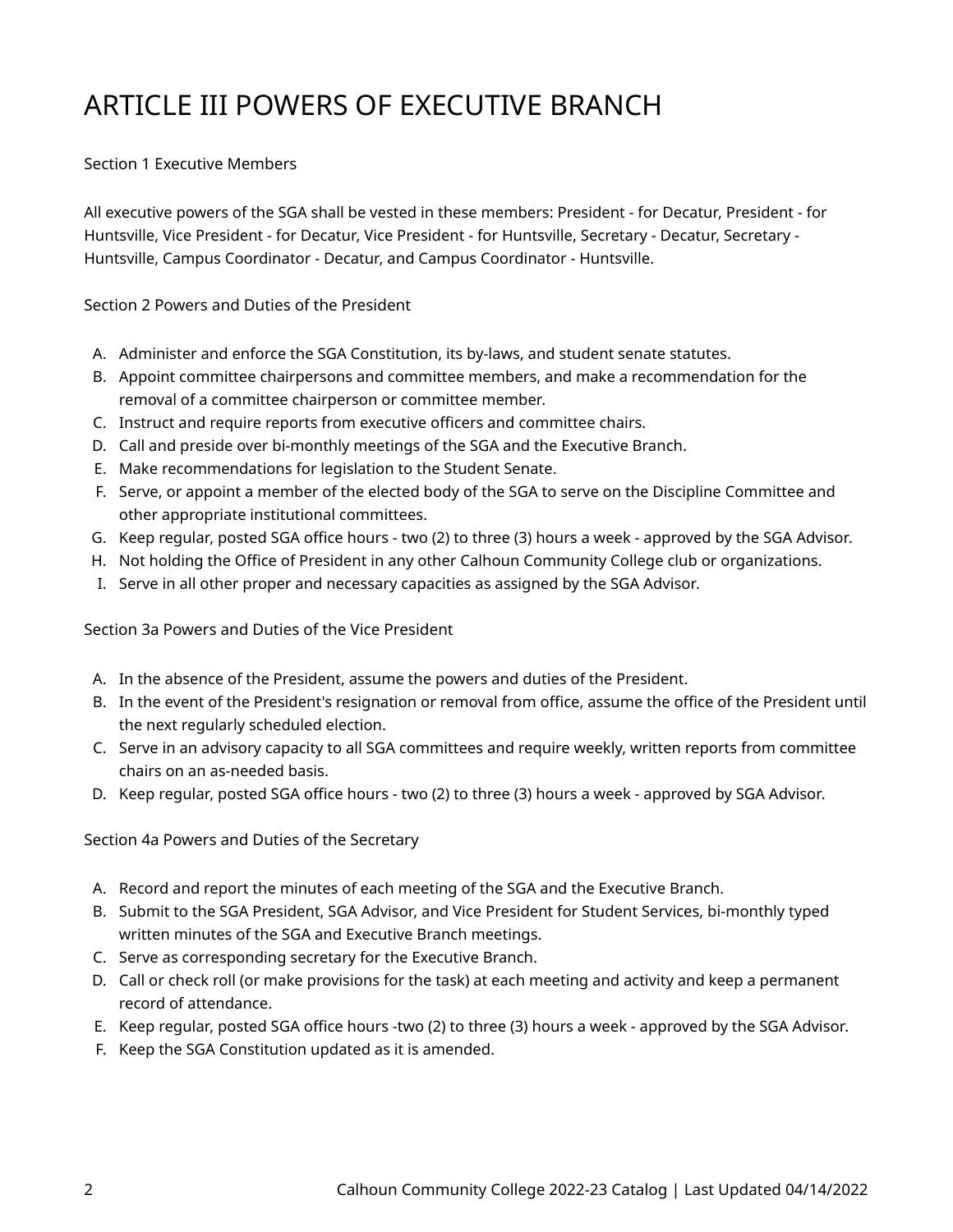Section 5 Powers and Duties of the Campus Coordinator

- A. Campus liaison between the SGA and the campus clubs and organizations.
- B. Bi-monthly report to the SGA officers and Advisor as needed.
- C. Keep regular, posted SGA office hours two (2) to three (3) hours a week approved by the SGA Advisor.

### ARTICLE IV POWERS OF LEGISLATIVE BRANCH

Section 1 Legislative Members

The legislative powers of the SGA shall be vested in

- Ten (10) representatives at the Decatur campus elected at large from the student body;
- Ten (10) representatives at the Huntsville campus elected at large from the student body;
- One (1) active member of each Calhoun club or organization, elected by the membership of that club.

Section 2 P0WGI"S and Duties of the Legislative Branch

- A. Administer and enforce the SGA Constitution.
- B. Propose amendments to the SGA Constitution.
- C. Be responsible for attending all SGA meetings and participating in all SGA activities, unless excused by the SGA Advisor.

# ARTICLE V QUALIFICATIONS FOR EXECUTIVE AND LEGISLATIVE BRANCHES

Section 1 Qualifications of Executive Branch

- A. Any student running for SGA President must have prior Calhoun SGA experience.
- B. Officers shall be students in good standing and must be enrolled full-time. Each officer shall maintain a 3.0 or higher overall grade point average during his or her term of office.
- C. The Secretary and Campus Coordinator must have demonstrated computer skills.

Section 2 Qualifications for Legislative Branch

- A. All senators of the student body shall be students in good standing taking at least 9 semester hours. Each senator shall maintain a 2.5 or better overall grade point average during his or her term of office.
- B. First semester freshmen desiring to run for election shall do so, on the basis of high school grades.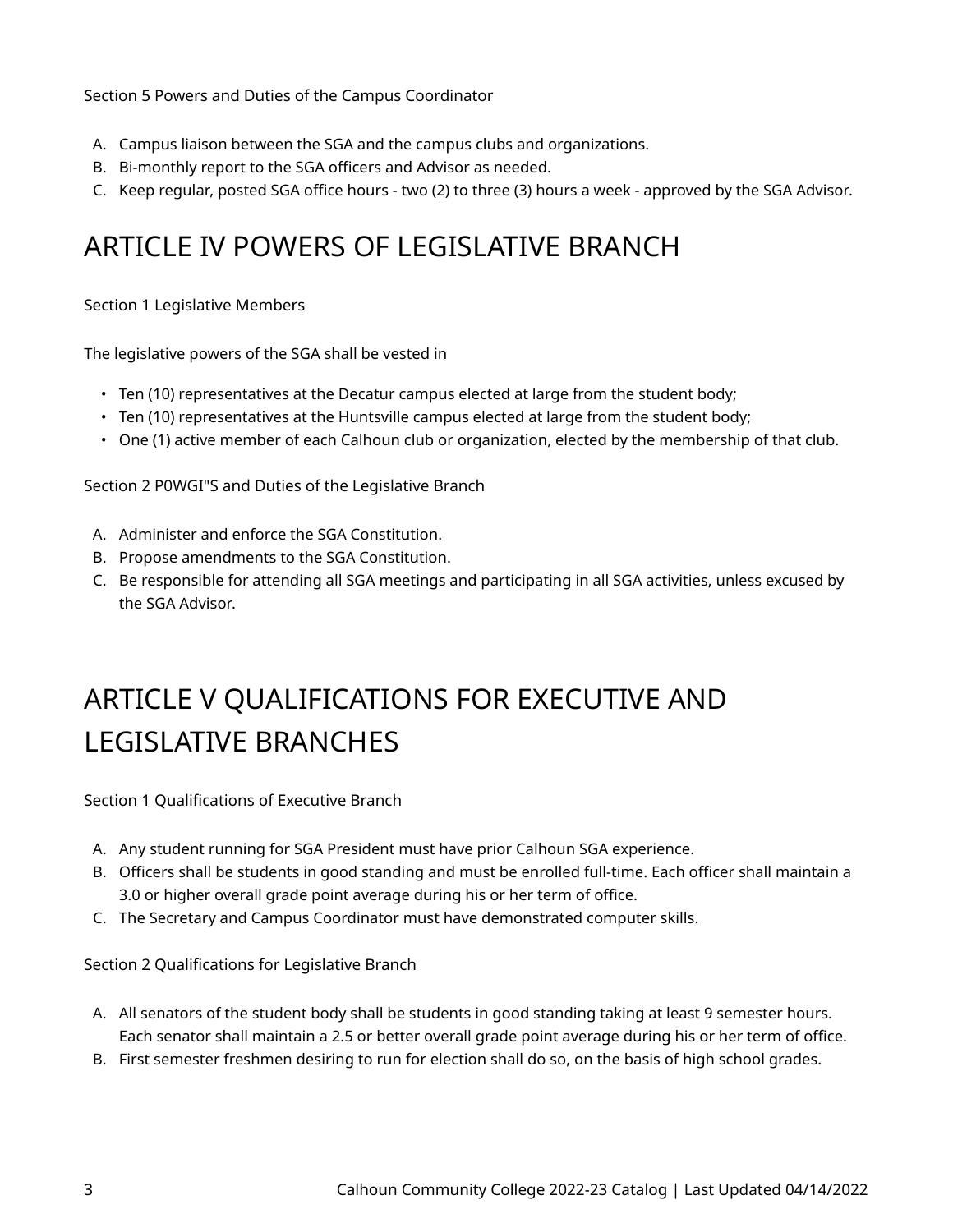# ARTICLE VI ELECTIONS AND SUCCESSION

Section 1 Election of Executive Branch

- A. All officers and two (2) senators of the SGA shall be elected and installed to assume office during the month of March.
- B. Any qualified student may be placed on the official ballot by submitting to the SGA Advisor an application fourteen (14) days prior to the election with a 2.5 grade point average verified by the appropriate Admissions Clerk.

Section 2 Election of Legislative Branch

- A. Eight senators of the SGA from the Decatur campus shall be elected and installed to assume office during the month of September.
- B. Eight senators of the SGA from the Huntsville campus shall be elected and installed to assume office during the month of September
- C. Any qualified student may be placed on the official ballot by submitting to the SGA Advisor.

#### Section 3 Election Procedures

- A. All elections shall be by secret ballot.
- B. Election winners will be notified by the SGA Advisor.

#### Section 4 Succession

- A. The President shall be succeeded by the Vice President of the student body.
- B. The Vice President shall be succeeded by nominations from the executive board to be voted on by the SGA.
- C. All other vacancies of officers shall be filled by election within the governing body by 2/3 vote of the members present. (See Article XI, Section 2.)
- D. All senatorial vacancies shall be filled by the candidate with the next highest vote in the prior election. If the quorum of the original members isn't met, nominations will be taken from the floor and elected by a 2/3 vote. (See Article XI, Section 2.)
- E. If there is a quorum of the original members, then no new senators will be elected after the fall semester.

### ARTICLE VII CONTINUITY OF SERVICE

#### Section 1 Executive Branch

- A. An Executive member in the SGA will be removed from office by a 2/3 vote of the governing body only after the cause has been deemed just by the Student Senate.
- B. An executive member of the SGA will be removed from office for failure to uphold the oath of office.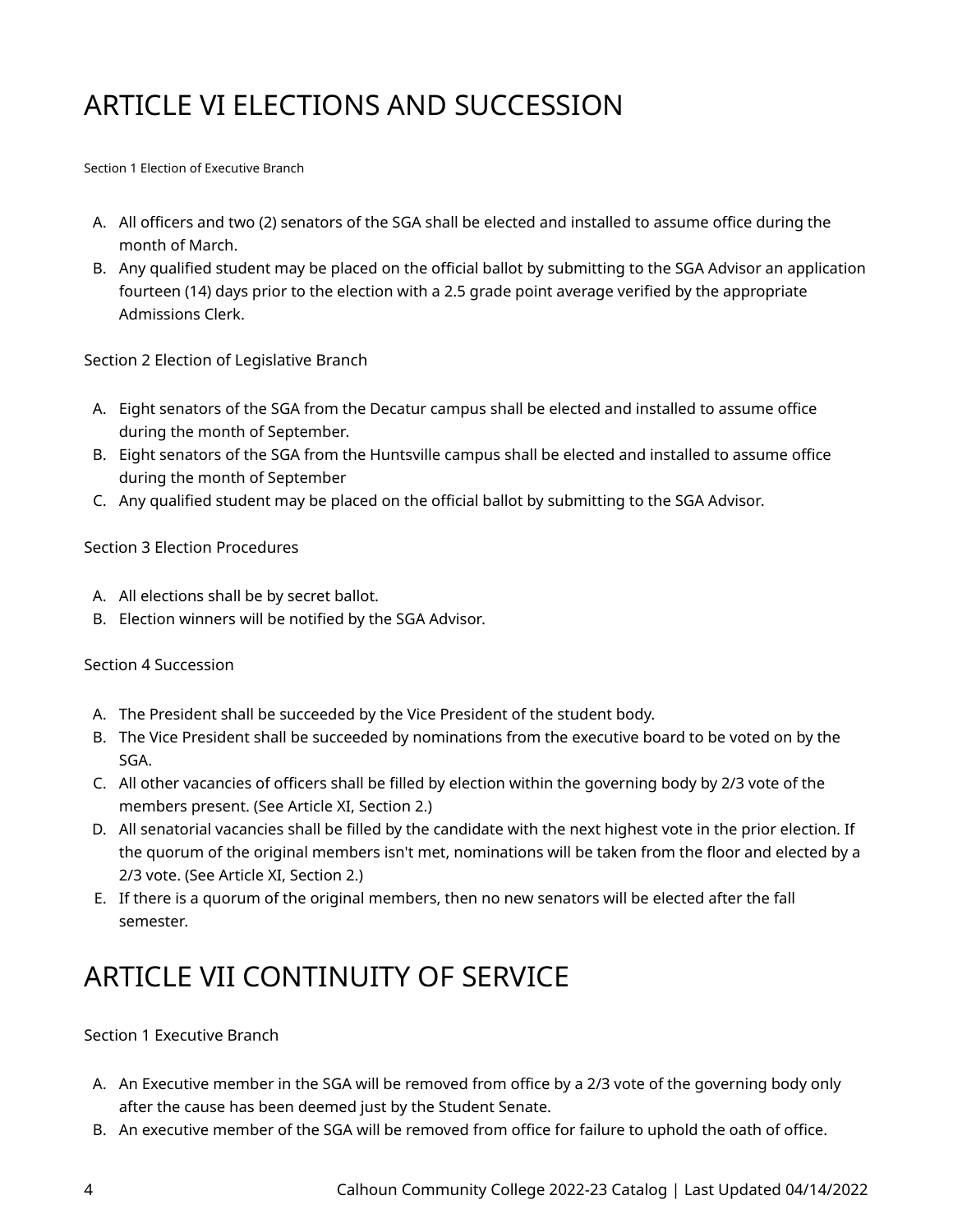- C. Any disciplinary action taken against an executive member of the SGA by the Discipline Committee may be deemed just cause for removal from office.
- D. An executive member of the SGA nominated for removal from office shall have the right to be informed in advance and be present at the meeting for the purpose of defending himself/herself.
- E. Without a vote of the Senate, an executive member of the SGA will be removed from office for failure to attend meetings, scheduled activities, or failure to meet the GPA requirements. Excuses for absences must be obtained from the SGA President or SGA Advisor. Any more than three (3) unexcused absences from meetings or activities will be deemed just cause for immediate removal from office by the SGA Advisor or Vice President of Student Services.
- F. Legislative members can remove a committee chair or co-chair by a majority vote upon a recommendation from the SGA President or the SGA Advisor.
- G. If a legislative member is removed, he/she must be replaced within two (2) weeks.

Section 2 Legislative Branch

- A. A legislative member in the SGA will be removed from office by a 2/3 vote of the governing body only after the cause has been deemed just by the Student Senate.
- B. A legislative member of the SGA will be removed from office for failure to uphold the oath of office.
- C. A senator will be removed from office without a vote of the senate for failure to attend meetings, scheduled activities, or failure to meet the GPA requirements. Excuses for absences must be obtained from the SGA President or SGA Advisor. Any more than three (3) unexcused absences from meetings or activities will be deemed just cause for immediate removal from office by the SGA Advisor.
- D. Any disciplinary action taken against a legislative member of the SGA by the Discipline Committee will be deemed just cause for removal from office.
- E. A legislative member of the SGA nominated for removal from office shall have the right to be present at the meeting for the purpose of defending himself/herself.

# ARTICLE VIII OATH OF OFFICE

Section 1 Oath of Office

I solemnly swear (or affirm) that I will faithfully execute the office (Name of Office). I will act always in the best interest of Calhoun Community College and will, to the best of my ability, preserve, protect, and enforce the SGA Constitution of Calhoun Community College.

Section 2 Upholding Oath of Office

Any elected or appointed officer shall uphold the oath of office or shall be dismissed from the SGA.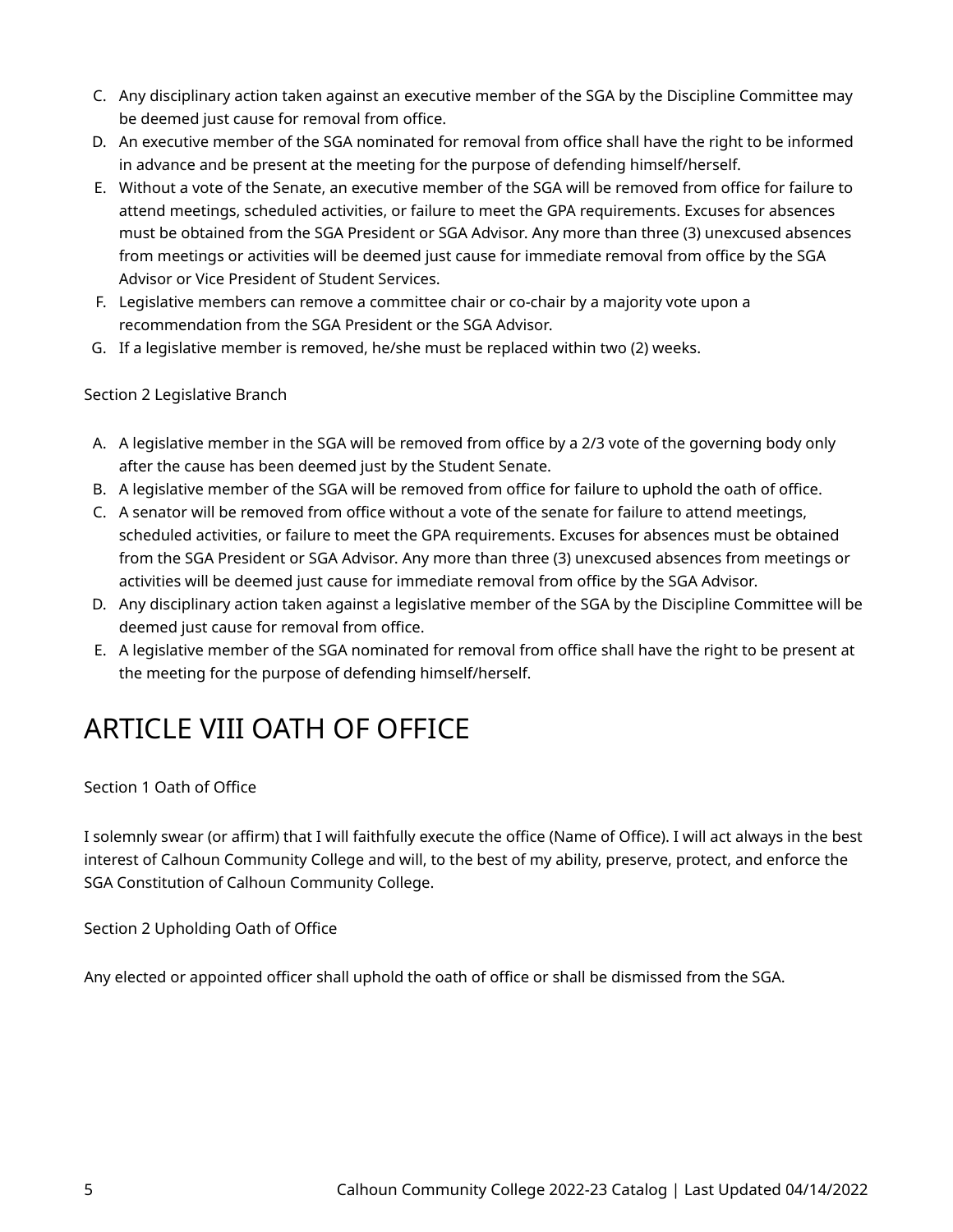## ARTICLE IX MEETINGS

Section 1 General Sessions

Bi-monthly meetings will be held on both the Decatur and Huntsville campuses.

Section 2 Executive Meetings

The Executive Branch of the SGA shall meet twice a month for the purpose of planning.

Section 3 Special Meetings

Special meetings shall be called when deemed necessary.

### ARTICLE X RULES OF ORDER

The rules contained in the current edition of Robert's Rules of Order, Newly Revised shall govern the SGA in all cases in which these rules are not inconsistent with the by-laws and any special rules of order the SGA may adopt.

### ARTICLE XI CONSTITUTIONAL AMENDMENTS

Section 1 Amendments

- A. An amendment to the SGA Constitution may be proposed during a regular meeting by any SGA member.
- B. After review by an appointed committee, amendments to the SGA Constitution must be ratified by 3/4 of the active, elected membership.

Section 2 Quorum

A quorum shall be defined as 3/4 of the active, elected membership; a quorum must be present to vote on ANY official business.

Effective 10/00

NOTE: Each SGA member will be required to serve on committees; which include some listed below:

*Fall Fest Halloween Costume Contest Welcome Back Lunch First Semester Student Event Administrative Planning Council Food/Hospitality*